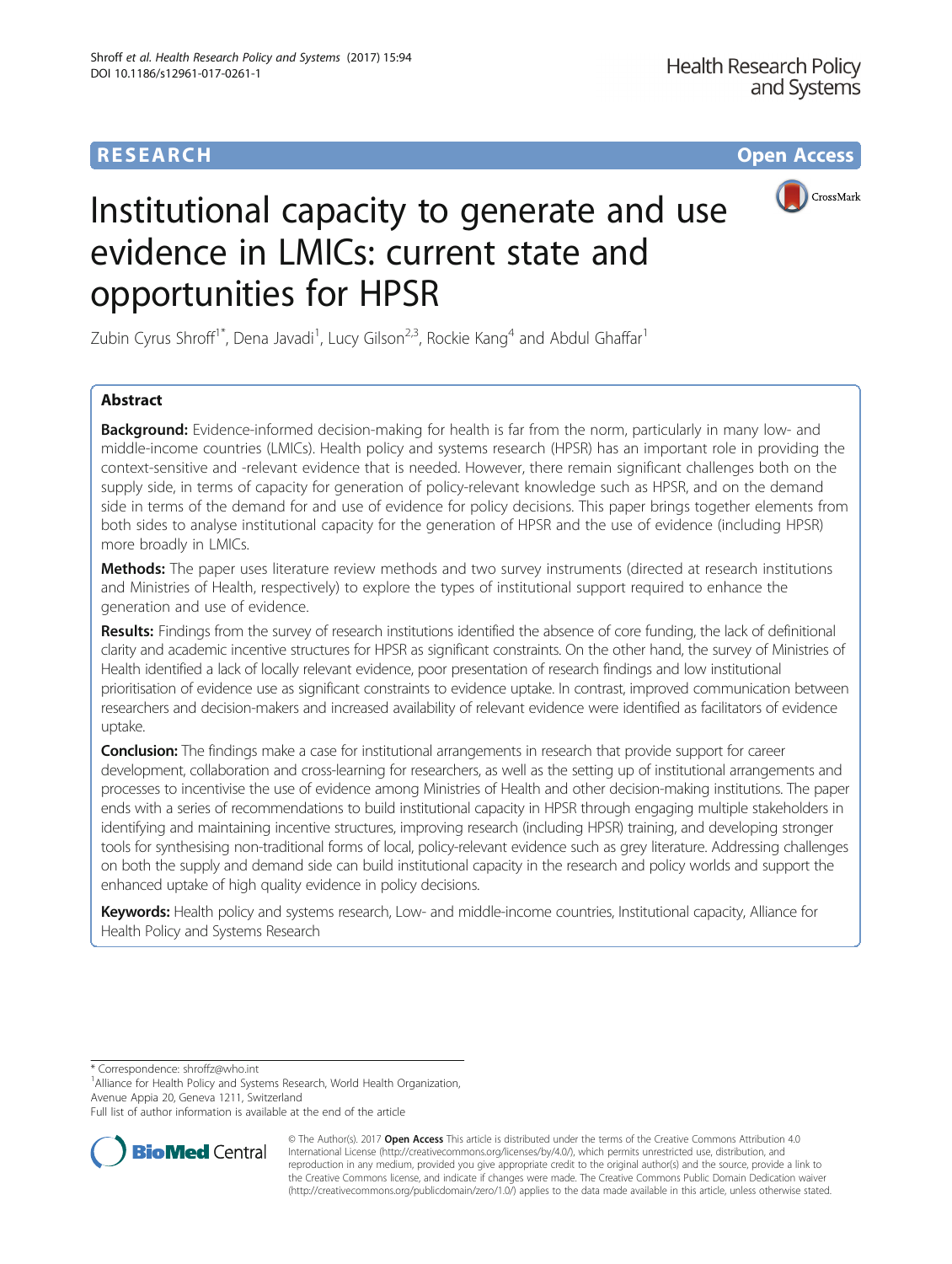## Background

Despite the role of evidence in informing effective policy- and decision-making in health and optimising the use of scarce resources [[1](#page-9-0)], in many countries, particularly low- and middle-income countries (LMICs), evidence-informed decision-making remains the exception rather than the rule. A paucity of evidence that is context sensitive, timely and relevant for decision-makers, challenges in accessing existent evidence and issues of capacity to appraise and use evidence at both individual and organisational levels within Ministries of Health (MoHs) are all important reasons for this [[2\]](#page-9-0). The lack of relevant, context sensitive and timely research evidence to inform decision-making can be significantly explained by the traditional separation of research generation from policy- and decision-making processes. This is also not helped by academic incentive structures that prioritise publication in high-impact journals over policy relevance of research as the main metric for career advancement. Access to research evidence is hampered by (1) its presentation, usually in the form of peer-reviewed journal articles, and (2) physical accessibility due to journal paywalls that impede access for many LMIC-based policy- and decision-makers [[2](#page-9-0), [3](#page-9-0)].

Where evidence is available, capacity to appraise and use different kinds of evidence remains weak. This is both at the level of individual decision-makers who may not have the time or incentives to interpret evidence, as well as at the level of MoHs, which in contrast to many high-income countries (HICs), may not have defined processes to consider and use evidence at different stages of the decision-making process [\[2](#page-9-0)]. The overall result of this is a vicious cycle of low demand for evidence to inform policies, its inadequate generation, and its low utilisation in policy- and decision-making. Policy adoption, design and implementation are thus often suboptimal, resulting in health systems failures and lack of response to population needs [\[2\]](#page-9-0).

Health policy and systems research  $(HPSR)^1$  has a crucial role in addressing this situation, a role demonstrated in Mexico's Seguro Popular health insurance scheme and Thailand's national Universal Health Coverage programme; two prominent examples where locally generated HPSR evidence informed the design and implementation of programmes and policies to strengthen health systems [[2, 4](#page-9-0)–[6\]](#page-9-0). There are several reasons for this. First, at an epistemological level, HPSR goes beyond the more positivist paradigms of biomedical research, embracing critical realist and relativist perspectives, which allows for an understanding of evidence that "is defined with respect to specific decision-making contexts", as opposed to one that is "unconstrained by context"  $[1, 7]$  $[1, 7]$ . It also

enables a move away from 'evidence hierarchies' that judge the quality of decision-making almost solely in terms of narrowly conceptualised 'evidence quality', with randomised controlled trials serving as a gold standard, to an orientation that prioritises evidence relevance and applicability, attributes that have been identified to play a significant role in whether evidence makes its way into decision-making [[1, 7](#page-9-0)].

Second, HPSR evidence sheds light on issues including what health systems are and what needs to be done to strengthen them to improve health, and how to influence policy agendas to take up activities to strengthen health systems, design them and implement them, from the various disciplinary perspectives that make up the field, including economics, sociology, public health and political science [[7\]](#page-9-0). Reflecting this holistic understanding, HPSR evidence has a broad remit, and can relate to the macro-level or the wider context in which policies are made [\[8](#page-9-0)], the meso-level or the institutional arrangements and processes within which policies are designed and implemented [[9\]](#page-9-0), as well as the microlevel or how individuals impact policy change [[7, 10](#page-9-0)], and can use either quantitative [[9\]](#page-9-0), qualitative [\[8\]](#page-9-0) or mixed methods [\[10](#page-9-0)].

Third, recognising that evidence that is relevant for policy- and decision-making goes well beyond research published in peer-reviewed journals, HPSR evidence includes programme evaluation reports, routine data including that generated through the Health Management Information System (HMIS), as well as the more intangible but experiential 'tacit' knowledge that decision-makers widely use in their day to day activities, but only rarely systematically codify for wider application [[7](#page-9-0)].

Fourth, HPSR prioritises policy relevance of research over rigid methodological and disciplinary boundaries and emphasises the role of policy-makers, programme managers and implementers in informing research agendas, including through engagement with researchers during the research process as the major consumers of research products [[7\]](#page-9-0).

As more light is shed on the value of HPSR in strengthening health systems, financial resources for the field have increased and a gradual increase in production of HPSR publications can be seen over the past decade [[11, 12\]](#page-9-0). In spite of this, significant challenges remain in institutional capacity for HPSR generation and the uptake of HPSR and research evidence more widely.

#### Institutional capacity for HPSR

The generation of high-quality research needs more than just skilled researchers, just as its incorporation into decisionmaking goes beyond individual champion decision-makers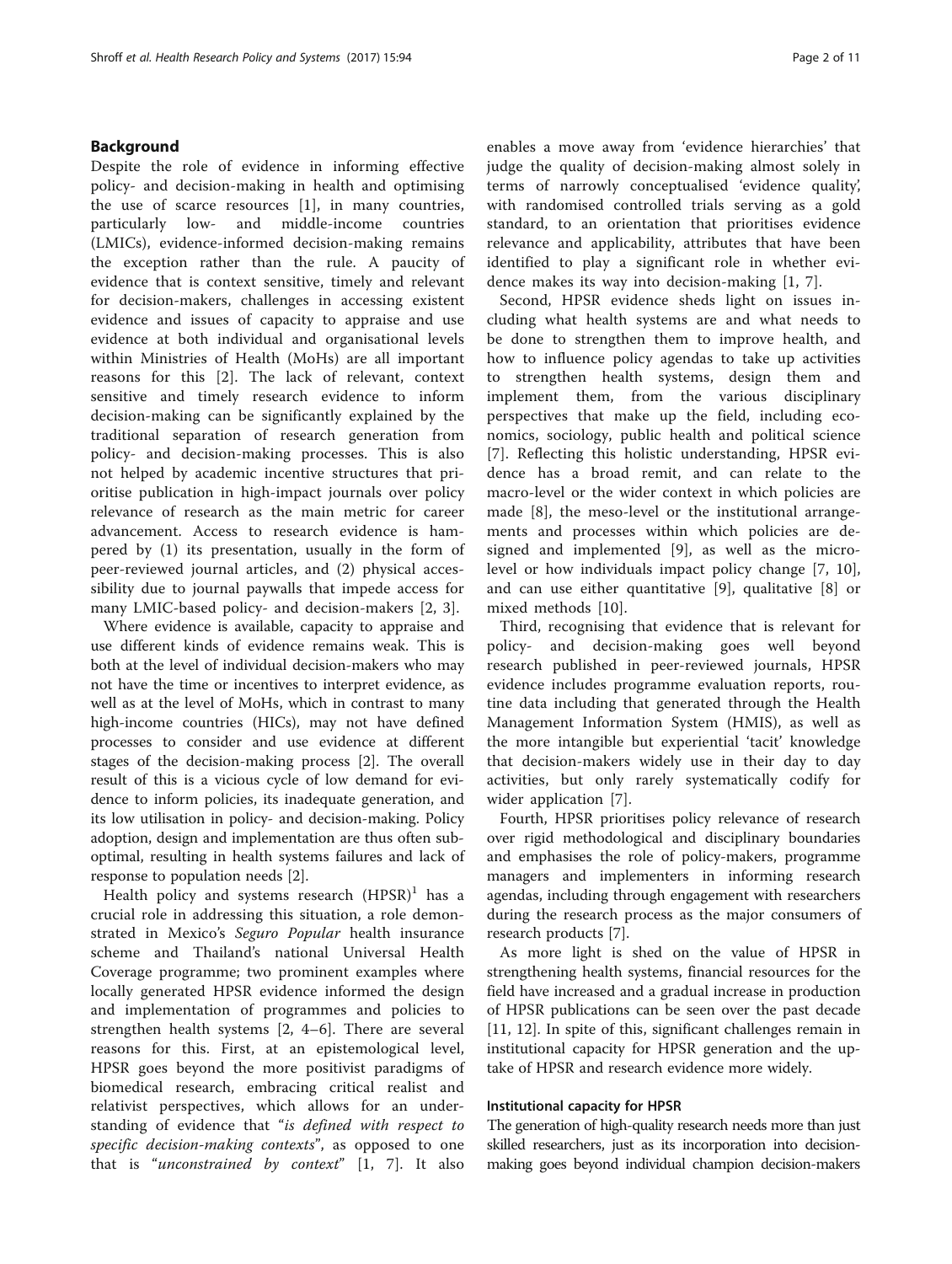[[13\]](#page-9-0). Individuals need support in the form of organised and well-functioning institutions with appropriate and wellaligned institutional arrangements to generate and use evidence to inform decision-making processes.

Experience from many countries, including Mexico and Thailand, demonstrates that strong, well-governed and well-functioning research institutions such as FUN-SALUD (Mexican Foundation for Health) and the International Health Policy Programme, have played a significant role in the generation and dissemination of HPSR, leading to major changes in health policy at the national level [[14\]](#page-9-0). This role has been greatly catalysed by also having in place institutional capacity within national MoHs to appraise, synthesise and use evidence to inform policy- and decision-making. In spite of this, the central role of developing in-country health systems research institutions in efforts to strengthen health systems remains inadequately recognised [\[13](#page-9-0)]. Instead, funders have tended to prioritise efforts to develop skills at the level of individual researchers [[2\]](#page-9-0).

Recognising both the strong inter-linkages between knowledge generation and utilisation and the role of relevant institutions in these areas in enabling the evidence-to-policy process, we bring together, in one paper, our analysis of institutional capacity<sup>2</sup> to generate HPSR and to use evidence to inform decision-making in LMICs. We do this through surveying major research institutions engaged in HPSR as well as MoHs from across the world. We go on to suggest measures that could be taken by relevant stakeholders to strengthen institutions engaged in evidence-to-policy processes and address the gaps identified. Our work emphasises organisational and system level arrangements for HPSR (including policies, rules and incentives) rather than an analysis of institutions' physical infrastructure and human resources, as this is the focus of previous work in this area [\[15](#page-9-0)–[17\]](#page-9-0). Second, with respect to MoHs, it goes beyond issues of policy-maker training and interactions with researchers to identify (the existence or lack thereof) organisation and system level incentives for MoHs to demand and use research evidence and strategies to further develop these.

#### Methods

## Literature review

A desk review of the literature was carried out pertaining to two thematic areas, namely (1) capacity of research institutions to generate HPSR and (2) incorporation of research evidence into decision-making for health, including the capacity of decision-makers to use research evidence. This was achieved through an online search using the Google Scholar search engine, complemented by an examination of reference lists of initial articles identified, as well as the authors preexisting knowledge of key literature in this area.

While there exists a substantial body of literature that examines the enablers and barriers to the incorporation of research evidence into decision-making processes and how to overcome them, the literature on capacity of institutions to generate and use research evidence in decision-making for health is less developed. In particular, we were unable to find published literature that could shed light on processes established at the level of MoHs to facilitate the uptake and use of research evidence for decision-making at a cross-national level.

Research institution capacity for HPSR has been explored through global level surveys by Gonzalez-Block and Mills [[15\]](#page-9-0), Bennett et al. [\[16](#page-9-0)] and Adam et al. [\[17](#page-9-0)]. Additional research in this area has been performed by Bennett et al. [[18\]](#page-10-0), examining factors enabling the development of six health policy research institutions across Africa and Asia. This is complemented by a regional level analysis by Simba et al. [\[19\]](#page-10-0) examining research institutions in East and Central Africa, and by Mirzoev et al. [[20\]](#page-10-0), who assessed capacity for HPSR in seven African universities across five countries associated with the CHEPSAA (Consortium for Health Policy and Systems Analysis in Africa) project. Finally, country-specific assessments of institutional capacity have also been explored through CHEPSAA in South Africa, Ghana and Nigeria [[21](#page-10-0)–[23](#page-10-0)].

Enablers and barriers to evidence incorporation in decision-making have been examined both in HICs [[24](#page-10-0)– [28\]](#page-10-0), and increasingly in LMICs [[29](#page-10-0)–[31](#page-10-0)]. The more specific literature on policy-maker capacity to use research has largely focused on strengthening individual level capacities through training programmes and engagement with policymakers. Examples of this include the work of Pappaioanou et al. [\[32\]](#page-10-0), who examine the use of a training strategy in four LMICs to familiarise decisionmakers with using data and evidence to inform their work, and the paper by Jauregui et al. [\[33\]](#page-10-0), which looks at lessons learnt on strengthening technical capacity for evidence-informed decision-making for new vaccines as part of PAHOs ProVac initiative. The key findings from the literature review are provided in Box 1.

Box 1 Key findings from the literature review

Enablers and barriers to evidence-informed decision-making

Institutional Capacity to Generate HPSR

<sup>•</sup> Challenges of funding – low total funding; unsteady funding and over-reliance on international sources, implications for sustainability of HPSR research institutions

<sup>•</sup> Human resource challenges – lack of critical mass of HPSR researchers; HPSR researchers scattered across institutions; difficulty in retaining HPSR researchers when competing with international organisations/ consultancy firms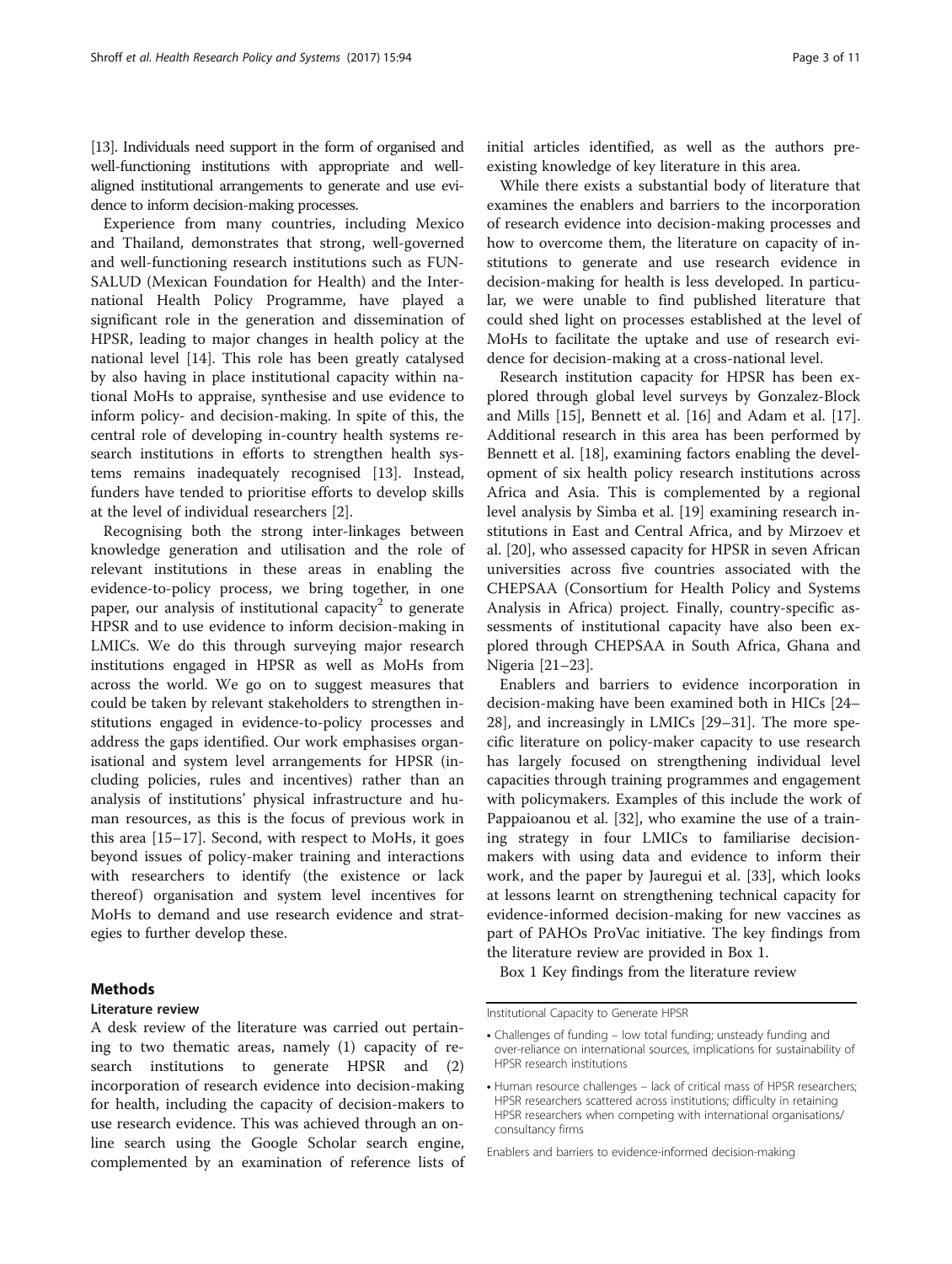| (Continued) |  |
|-------------|--|
|             |  |
|             |  |

○ early engagement of decision-makers in research process

○ creating awareness among decision-makers of available research

- trust between researchers and decision-makers
- research perceived as topical and timely by decision-makers
- research dissemination in formats appropriate for decision-makers
- ° providing technical skills to decision-makers in interpreting evidence, including through on-going training
- Barriers
- lack of technical capacity among decision-makers to interpret evidence
- research dissemination in formats difficult to read and interpret

○ research that is not seen as timely or relevant

#### Data sources

Data for this paper was obtained through two emailadministered survey questionnaires. The first survey, focusing on knowledge generation processes for HPSR, was targeted at research institutions engaged in HPSR relevant to LMICs. The second, a survey of MoHs, aimed to understand the capacities within MoHs in LMICs to demand and use evidence for the purposes of improving policy- and decision-making.

The survey on knowledge generation processes was administered between July and December 2014. An invitation email was sent to 481 research institutions, including universities, independent research institutions, think tanks and international organizations. India ( $n = 40$ ), Nigeria ( $n = 26$ ) and China ( $n = 24$ ) were the countries where the highest number of invitations were sent. The institutions included partners and grantees of the Alliance for Health Policy and Systems Research (henceforth the Alliance) $3$  as well as other institutions identified on the basis of representation at the 2012 Second Global Symposium on Health Systems Research. Institutions conducting HPSR relevant to LMICs were included, irrespective of whether they were located in LMICs. For Alliance partners and grantees, the email was sent to the email address of the individual listed in the Alliance database. For institutions identified on the basis of representation at the Global Symposium on Health Systems Research, one researcher within each institution was sent the email. However, individuals (typically senior researchers, programme directors) were asked to respond for the department/institution as a whole. Contacts were provided with a writable pdf file in which they were asked to fill their responses. A total of six reminder emails were sent to follow-up with respondents. A total of 110 responses were received, corresponding to a response rate of 23%. India and China, with 14 and 7 institutions,

respectively, were the countries with the highest number of institutions among the responders.

The survey instrument contained questions pertaining to definitional issues around HPSR, institutional arrangements to facilitate HPSR, incentives provided to individual researchers to undertake HPSR, linkages with decision-makers, as well as questions around constraints facing the field and priority areas for future research. World Bank geographical regions and income groups were used to classify countries. Income classifications are as per World Bank criteria released in July 2015.

A total of 39 MoHs were targeted for the purpose of the second survey, performed in the first half of 2015. Care was taken to ensure that the sample had adequate geographic spread while ensuring that the MoHs of the largest LMICs, i.e. China, India, Indonesia, Brazil, Pakistan, Bangladesh and Nigeria, were included in the sample. The survey included questions on sources of research evidence for MoHs and barriers to evidence use, practices in using evidence, and policy and legislative mechanisms to incentivize use of evidence. Overall, 24 responses were received, a response rate of nearly 62%.

For both surveys, data were initially entered in Excel. Survey data were analysed using Stata 13 software to generate tables of descriptive statistics. Both survey questionnaires (which were designed to complement previous work in this area as discussed in the earlier section on institutional arrangements for HPSR) were developed after intensive discussions within the Alliance Secretariat. Draft questionnaires were commented on by leading researchers and policy-makers represented on the Alliance's Scientific and Technical Advisory Committee with questionnaires being revised in response to comments received. In terms of overlaps between the two surveys, both surveys contained questions to understand mechanisms for researcher decisionmaker engagement, which though complementary, do not allow for the results to be directly comparable.

#### Results and Discussion

## Survey of research institutions Background

The 110 institutions were based in 56 countries. Sub-Saharan Africa accounted for 25% of responses, the most for any region; conversely, institutions in the Middle East and North Africa region accounted for only 4% of the responses received. Overall, 15% of the institutions were based in low-income countries (LICs); HICs accounted for 23% of the institutions. Nearly 63% of the institutions were based in middle-income countries (MICs). Nine institutions reported that they had not conducted any HPSR study during the 5 years prior to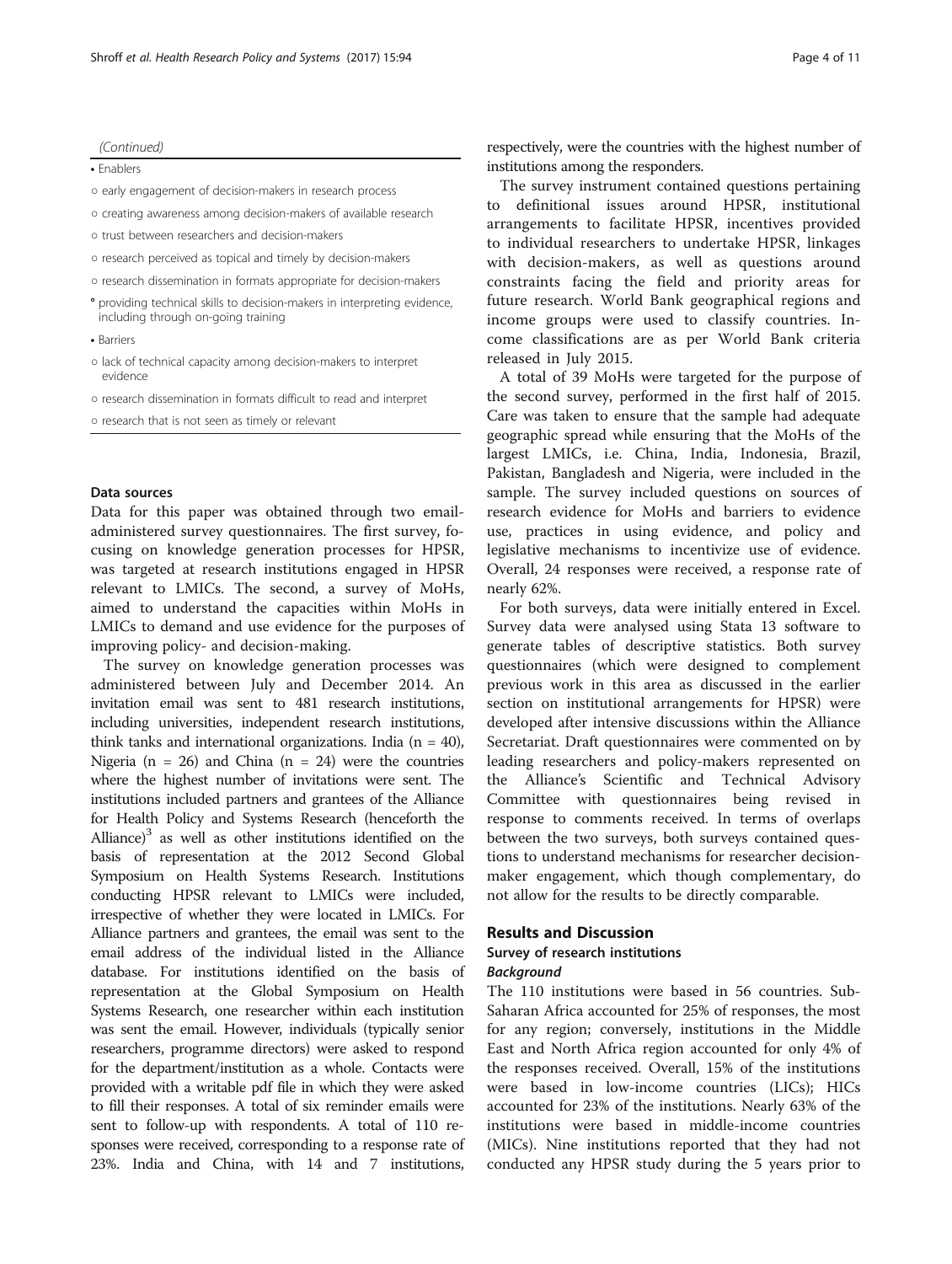the survey and were thus not asked any further questions. All results henceforth pertain to the remaining 101 institutions. Key findings from the research institution survey are summarized in Box 2.

#### Defining the field

In spite of the rapid growth of HPSR and the crystallisation of a scientific community in this area, only 35% ( $n = 101$ ) of institutions reported that their institution had a shared definition of HPSR that was known and understood by all researchers.

Among institutions noting a shared definition, HPSR was most commonly defined in terms of research related to the six building blocks of the health system. Alternative definitions included "a multidisciplinary research field focusing on development and implementation of local and global health policies, system strengthening, services and promotion, and influence of key stakeholders on their outcomes" and "an emerging trans-disciplinary global field with its own evolving standards for creating, evaluating, and utilizing knowledge, and distinguished by a particular orientation towards influencing policy and wider action to strengthen health systems."

#### Core funding is far from the norm, especially in LICs

A little over one-third (34%) of institutions in the sample reported receiving any core research funds (defined as funds not tied to an individual research project) (n = 99). While 54% of HIC institutions (n = 24) received some core funding, only 31% of institutions in MICs ( $n = 65$ ) and 10% of institutions in LICs ( $n = 10$ ) received any core funds. In a majority (54%) of institutions, core funds accounted for less than 25% of total research funding. HIC institutions received a higher proportion of their total funds from core funding as compared to those in LMICs.

Box 2 Key findings of the research institution survey

• Lack of a shared definition of HPSR: 35% of research institutions reported having a definition for HPSR

- Low prevalence of core funding, particularly in LICs: 34% of research institutions received any core funding for HPSR (54% in HICs, 31% in MICs and 10% in LICs)
- Incentive structures for policy-relevant research remain underdeveloped: Publication continues to be most important promotion criteria (48% of respondents)
- Funding and inadequate numbers of trained researchers are major constraints to HPSR production: human resource problem particularly important in LMICs
- Leadership and governance identified by most respondents as a topical area where more research is needed
- Researcher and decision-maker linkages are largely informal, formal linkages such as Memoranda of Understanding were reported by less than half of respondents

## Academic incentive structures for HPSR remain underdeveloped

The further development of the HPSR research community is contingent on attracting young researchers to commit themselves to the field. This is particularly challenging as the products of HPSR are not always suitable for publication in high-impact journals [[13, 14](#page-9-0)]. Alternative incentive structures are thus needed for HPSR researchers.

Publication record was ranked as the most important criteria for promotion by 48% of respondents, whereas 26% of respondents ranked the ability of research to impact policy as the single most important promotion criteria, a positive finding for an applied field like HPSR  $(n = 92)$ .

In total, 36% of institutions reported having put in place incentives for individuals to carry out policy-relevant research ( $n = 100$ ). However, only two institutions reported the creation of separate career tracks for policy-relevant research such as "Professor of Practice", with career advancement not as directly linked to publication in highimpact journals as regular tenure track positions.

## Funding and trained human resources are the most cited constraints

Research funding was cited as the most serious constraint facing HPSR knowledge production by 57% of respondents, followed by human resource constraints (25%); 11% of respondents opined that issues around the nature of HPSR (including lack of disciplinary homogeneity, definitional issues and questions of rigor), were the most serious constraints to HPSR knowledge generation. However, respondents from LMICs were far more likely to rank human resource constraints as the most important constraint (31%) than those from HICbased institutions (8%).

#### More research is needed on leadership and governance

Respondents were asked to identify areas within HPSR where they believed there were the most significant gaps in the literature and where research was most needed. Given the widespread use of WHO's six-building blocks framework to describe and understand health systems, respondents were asked to identify areas in terms of these building blocks. Leadership and governance was identified by nearly half of all respondents (49%) as the area where most research was needed; this was followed by health service delivery (17%) and health financing  $(12%)$  (n = 90). These rankings remained largely consistent across country income groups.

## Researcher decision-maker linkages, though common, are largely informal

Respondents were asked whether their institutions had formal or informal linkages with National or State level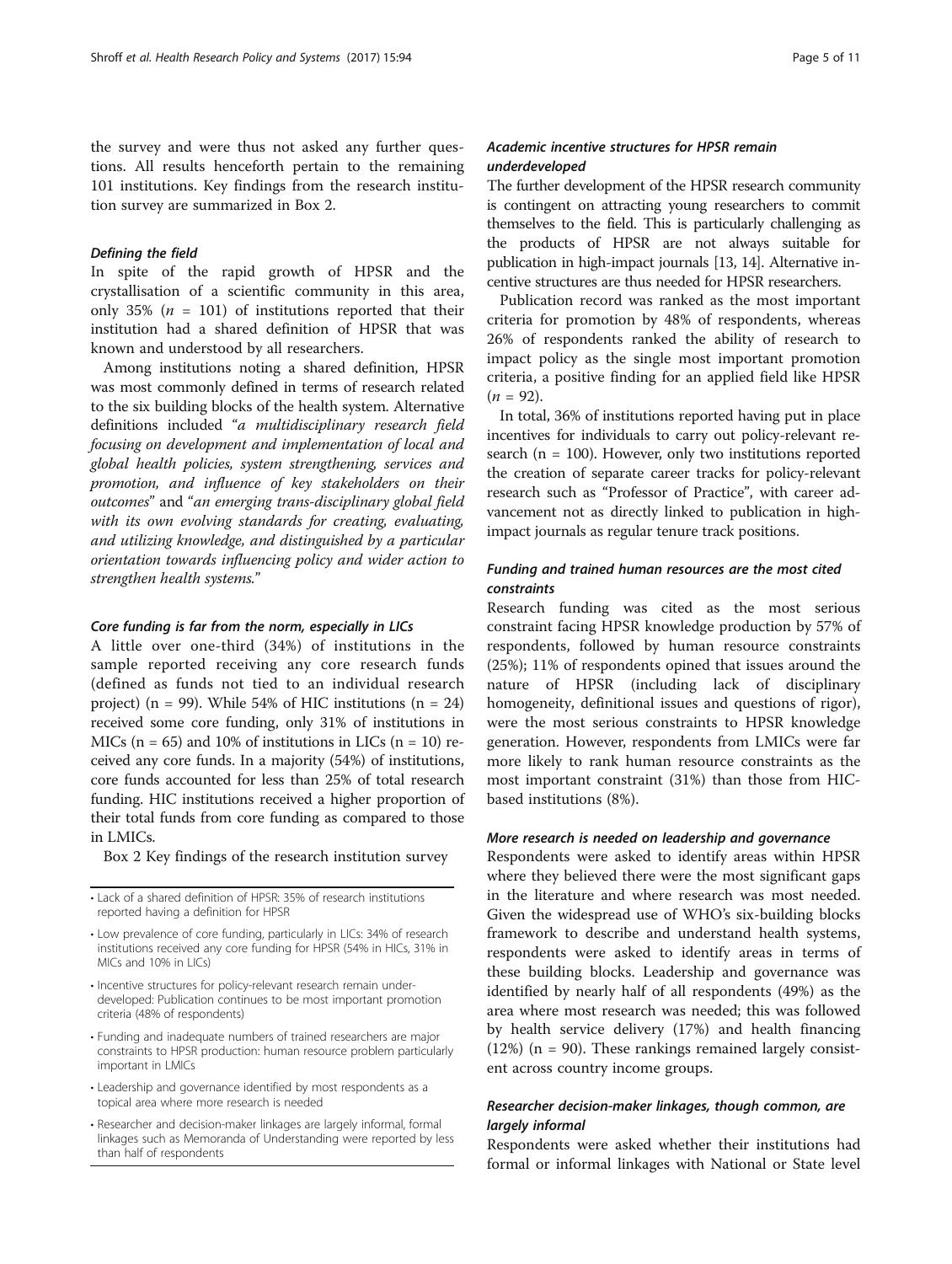MoHs or public health bodies that aimed to produce research to inform policy design and implementation. Formal linkages were specified as Memoranda of Understanding or Commissioned Research, while personal interactions were classified as informal linkages.

The presence of formal or informal linkages was reported by 93% of respondents  $(n = 101)$ . However, only 46% reported that there was a formal linkage in place that brought researchers and decision-makers together to identify relevant research areas. The conversion of research findings into recommendations that could be used by policy-makers was mandatory (in the form of a written rule or administrative requirement) in only 30% of research institutions

## Survey of MoHs

#### **Background**

To complement survey results from research institutions, MoHs were surveyed, providing an understanding of the mechanisms in place that influence how evidence is or is not used. Table 1 provides data on the number of countries in each region responding to this survey. Respondents were most often based either in the Office of the Director General of Health (25%) or in the Planning and Policy Unit of the MoH (25%); 62.50% of them had received a doctoral or professional degree. Females accounted for 9 of the 24 respondents (37.50%). Key findings from the survey of MoHs are provided in Box 3.

Box 3 Key findings – Ministries of Health (MoH) survey

- Health management information systems and Ministry internal reports are the most important sources of evidence for decision-making: 45% and 15% of respondents ranked these as the most important sources
- Unavailability of locally relevant evidence and poor presentation of evidence are the main barriers to obtaining evidence for decision-making
- Making research available to MoH staff is not prioritised: only 54% of MoHs systematically collate evaluations and unpublished data
- High self-reported use of research but weak mechanisms and incentives to enable this: 79% of MoHs report using research evidence to inform decision-making, but only 42% have specific arrangements with research institutions to support commissioning of research
- Training in accessing and using research often provided to individuals within MoHs, but longer term arrangements (sabbaticals, secondments, rotations) to expose decision-makers to research institutions are uncommon

## HMIS and Ministry internal reports are main sources of evidence

Routine HMIS data and Ministry internal reports were the most often used sources of evidence for 45% and 15% of respondents, respectively (Fig. [1\)](#page-6-0). This demonstrates the

Table 1 Regional breakdown of responses received from Ministries of Health (MoHs)

|                              | MoHs invited | Responses received |
|------------------------------|--------------|--------------------|
| Africa                       | 11           | 6                  |
| East Asia and Pacific        | $10 \,$      | 7                  |
| Europe and Central Asia      | 5            | 3                  |
| Latin America and Caribbean  | 5            | 3                  |
| Middle Fast and North Africa | ζ            |                    |
| South Asia                   | 5            | 4                  |
|                              | 39           | 24                 |
|                              |              |                    |

need for researchers to actively engage with MoHs on an ongoing basis to understand their research needs, develop questions together and communicate research findings through easily accessible media beyond peer-reviewed publications, including policy briefs and dialogues, which can both serve as sources of evidence and inform Ministry internal reports.

#### MoHs face several barriers to obtaining relevant evidence

The two most cited barriers to obtaining relevant evidence for decision-making were reported to be the unavailability of locally relevant applied research (30%) and poor presentation of research findings, making it difficult for policy-makers to understand them (30%). The next most cited reason was inadequate communication between researchers and decision-makers about policyrelevant research (25%).

#### Making research available to staff is not prioritised

There appears to be inadequate attention to bringing together and enabling the use of existent research evidence such as that contained in internal reports that could inform and strengthen decision-making. Only a little over half (54%) of MoHs reported that they systematically collated evaluations, and other sources of unpublished data for staff to use to inform their work. Of these, a little over one third reported that they had put this collection online, demonstrating the relatively low priority given to making research evidence available to MoH staff.

## High self-reported use of research but weak mechanisms and incentives to enable this

In most MoHs (79%), respondents reported having used research evidence to directly inform a policy decision in the year leading up to the survey. The same proportion of respondents (79%) affirmed that the MoH engaged with researchers during decision-making processes and that the MoH sponsored research to inform its decisionmaking.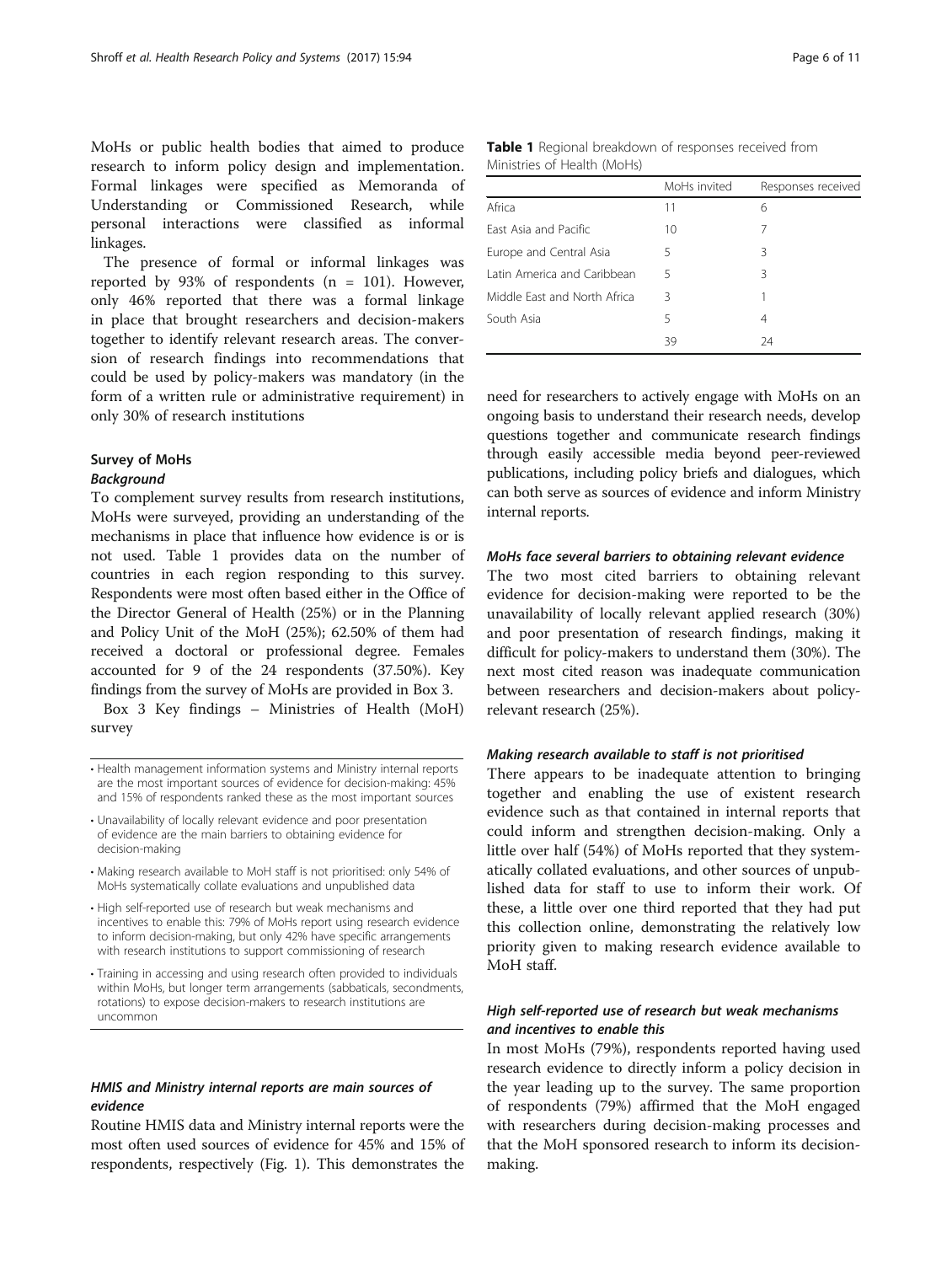<span id="page-6-0"></span>

However, there do not appear to be institutional mechanisms or incentives in place to facilitate this intention in practice. At the individual level, research use was found to serve as a performance indicator for any staff member in a little over 20% of MoHs; this includes staff in areas such as monitoring and programme evaluation. Additionally, less than one-third (29%) of MoHs reported having in place mechanisms, such as sabbaticals or secondments, that would enable their staff members to gain experience at research institutions. Similarly, at the level of the organisation, less than half (42%) of MoHs reported having formal Memoranda of Understanding with research institutions when commissioning research.

Similarly, while a majority of MoHs appear to recognise the importance of research appraisal and programme evaluation in informing policy decisions, the data suggest that these issues are approached in an arbitrary fashion in a majority of settings. Policies or legislative mechanisms mandating the evaluation of MoH programmes were reported by over 70% of MoHs. However, there was little clarity on what qualified as an evaluation, with less than a third of these Ministries reporting having in place guidelines laying down specific criteria for what constituted an acceptable evaluation of a programme.

## Training decision-makers to demand and use evidence – a mixed picture

Putting in place legislative and policy measures and information-rich inventories to facilitate evidence-informed decision-making will amount to little in the absence of officials trained in accessing and using research evidence within the MoH. Continued education, imparted through ongoing training programmes, and mechanisms enabling the rotation of staff between the MoH and research institutions are two distinct strategies to facilitate the bringing together of the worlds of research and policy.

A little under half (11 of 23) of respondents, reported having received training relevant to accessing or using research evidence in decision-making processes in the two years prior to the survey. Skills frequently imparted included those in data analysis, carrying out general internet searches and skills to access databases such as PubMed. One respondent reported receiving training in the production and dissemination of evidence briefs for policy and yet another reported that the training received had been to "assess the quality of research evidence, [and in]… methodologies, tools and resources in using evidence in policy-making".

Only seven MoHs reported having in place mechanisms to enable staff rotation to research institutions. Of these, secondment mechanisms were in place at three MoHs and one MoH reported allowing officials time for sabbaticals at research institutions. From the data, it would appear that, while research training programmes for MoH officials are not uncommon, mechanisms to enable more in-depth exposure to research institutions over a longer period of time are less prevalent. This is not surprising given the shortage of skilled human resources in a large number of MoHs particularly in LMICs.

Finally, respondents from MoHs were asked an open ended question to identify facilitators to the uptake of evidence in decision-making in their MoHs. In line with the pre-existing literature in this area, increased communication and collaboration between researchers and decision-makers, increased availability of relevant knowledge, and the timing of research coinciding with reforms were identified as leading facilitators.

## Recommendations and conclusion

Based on our findings, we suggest actions to take forward the generation of HPSR and the use of HPSR and evidence more broadly for informing health-related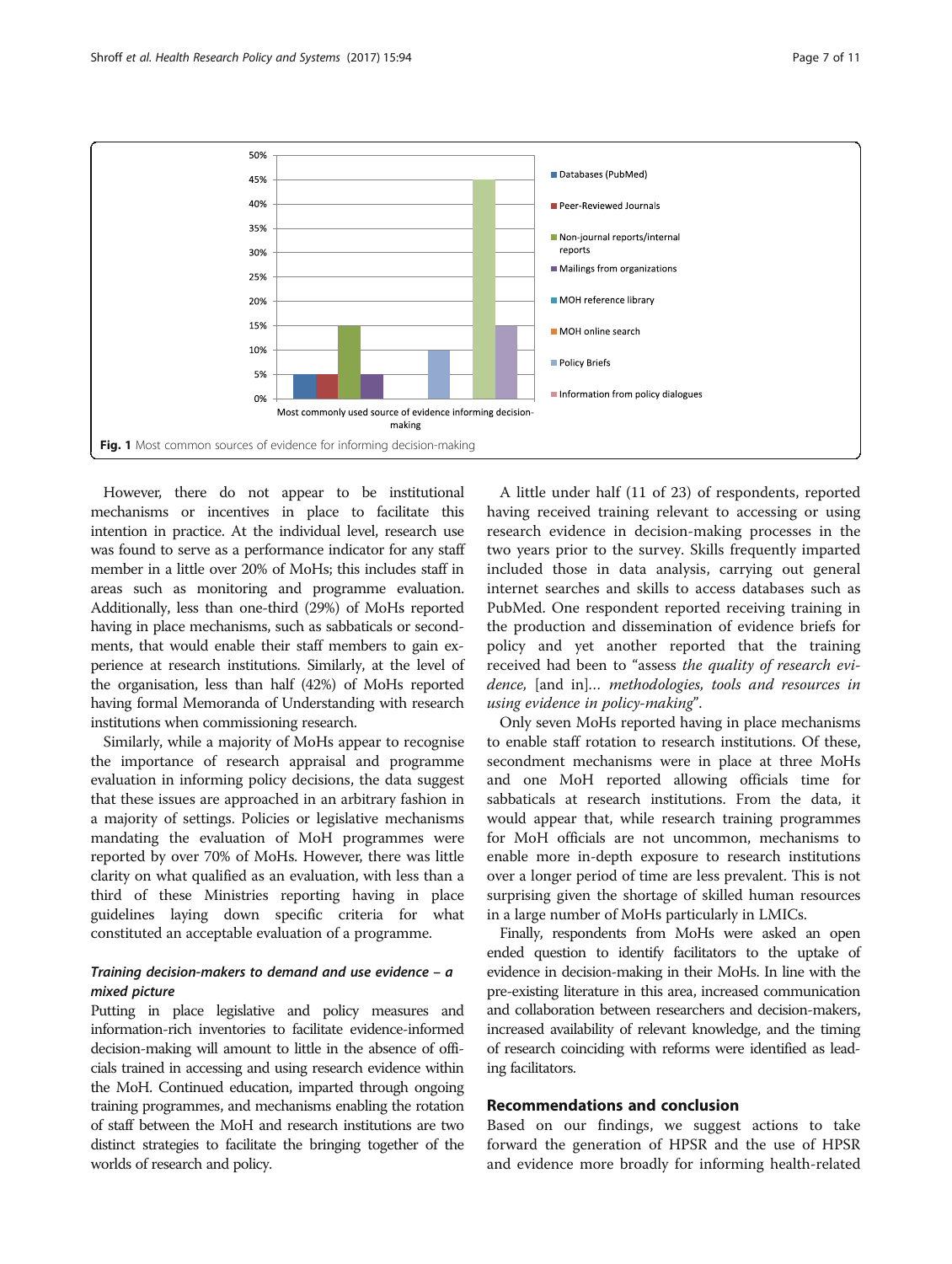decision-making. These require concerted and coordinated efforts on the part of a variety of stakeholders, including funders and international agencies, national governments and the HPSR community.

The challenges inherent in developing a shared definition of HPSR and improving alignment in this field, even within institutions, are reflected in the low proportion of institutions reporting having such a definition. While definitions for HPSR have been developed, notably in the Alliance's own products, including the Methodology Reader on HPSR [[7\]](#page-9-0), there remains a lack of common interpretation of the field across geographical and disciplinary boundaries, with negative consequences for how the field is perceived in terms of academic rigor. There is, therefore, a need to share these definitions and to harmonise the field as put forth in the 2011 series of seminal articles on Building the Field of HPSR [[34](#page-10-0)–[36\]](#page-10-0). Teaching and training materials on HPSR developed and disseminated by the CHEPSAA consortium have sought to do precisely this. The process of developing such a common understanding must be carried out through an open and transparent process to ensure inputs from the range of disciplines making up HPSR and dispel the fear of 'disciplinary capture' by positivist research traditions [[36](#page-10-0)].

In addition, field building would also entail advancing research methods, developing common taxonomies and creating guidelines for the appropriate conduct and reporting of HPSR. This includes how best to judge the impact of complex interventions within dynamic and interconnected health systems, which randomised controlled trials that presume linear relationships between cause and effect fail to do [\[14](#page-9-0)]. While Health Systems Global, through its Thematic Working Groups, has an important role in this process at the global level, given the context specificity of HPSR, there is a specific need to spur the development of national research networks to encourage communication and field building at this level [[35\]](#page-10-0). The establishment of new journals dedicated to HPSR is needed, especially at regional and national levels, to publish policy-relevant work that may be highly applicable and needed though not of interest to international audiences [[35\]](#page-10-0).

With many institutions involved in HPSR having their own networks of actors, improving harmonisation of the field and strengthening advocacy for its uptake in decision-making should be performed by bringing these networks together and developing a common mission and agenda for the way forward for HPSR, including through the identification of HPSR research priorities. The importance of this has been understood by the Alliance, which has introduced a new strategic objective in its Strategic Plan 2016–2020, centred around convening partners, especially policy-makers, to enable HPSR to better inform policy- and decision-making [[37](#page-10-0)].

Funding is urgently needed to operationalise this. Funding for HPSR globally represents a figure that is merely 2% of the annual budget of the United States National Institutes for Health [\[11,](#page-9-0) [38\]](#page-10-0). We emphasise the need for concerted efforts to increase core funding for HPSR, particularly for institutions in LICs and lower-MICs. Core funding is important for a number of reasons; it allows for the establishment of institutional research infrastructure, it enables institutions to hire and retain research talent, which is in short-supply particularly in LICs, and finally it facilitates the ability of institutions to develop and work on their own research agendas in areas where project funding may not be available [\[2](#page-9-0)]. Without core funding, building national research capacity – a priority for many funding agencies – will continue to stagnate, making sustainability a challenge [\[2](#page-9-0)].

There is also need for multiple stakeholders, most importantly global and national HPSR funders and HPSR research institutions to come together to put in place incentives to encourage the generation of HPSR knowledge. Possible incentives include directing funding for the development of alternative career tracks, such as Professor of Practice, for researchers engaged in policyrelevant research that will prioritise policy relevance of an individual's research as an indicator for career advancement. Developing metrics to measure the policy relevance of an individual's research contribution and institutionalising the use of such metrics in research institutions is thus important [[14\]](#page-9-0). This is specifically needed to attract and retain young researchers to work in HPSR, since a lot of HPSR, particularly that performed in the form of case studies, is not amenable to publication in high-impact journals, the chief metric for career advancement in academic institutions.

It is also important to do more to incentivise knowledge production beyond peer-reviewed publications and towards developing products of direct relevance to decision-makers, such as policy briefs, research summaries and the creative use of social media, if the HPSR knowledge produced is to have maximal impact in informing decision-making [\[3](#page-9-0), [14](#page-9-0)]. This should be complemented by the creative use of new and emerging technologies, including geo-mapping, that can often provide decision-makers valuable information to inform their next course of action. There is an increasing recognition of the need to both generate and collate these knowledge products, as performed by networks including the Joint Learning Network on Universal Health Coverage and Communities of Practice such as those on resultsbased financing [\[39, 40\]](#page-10-0).

The findings also bring to the fore the need for the greater production and availability of researchers trained in HPSR, with the difficulty in getting trained researchers being a particularly major challenge for research institutions in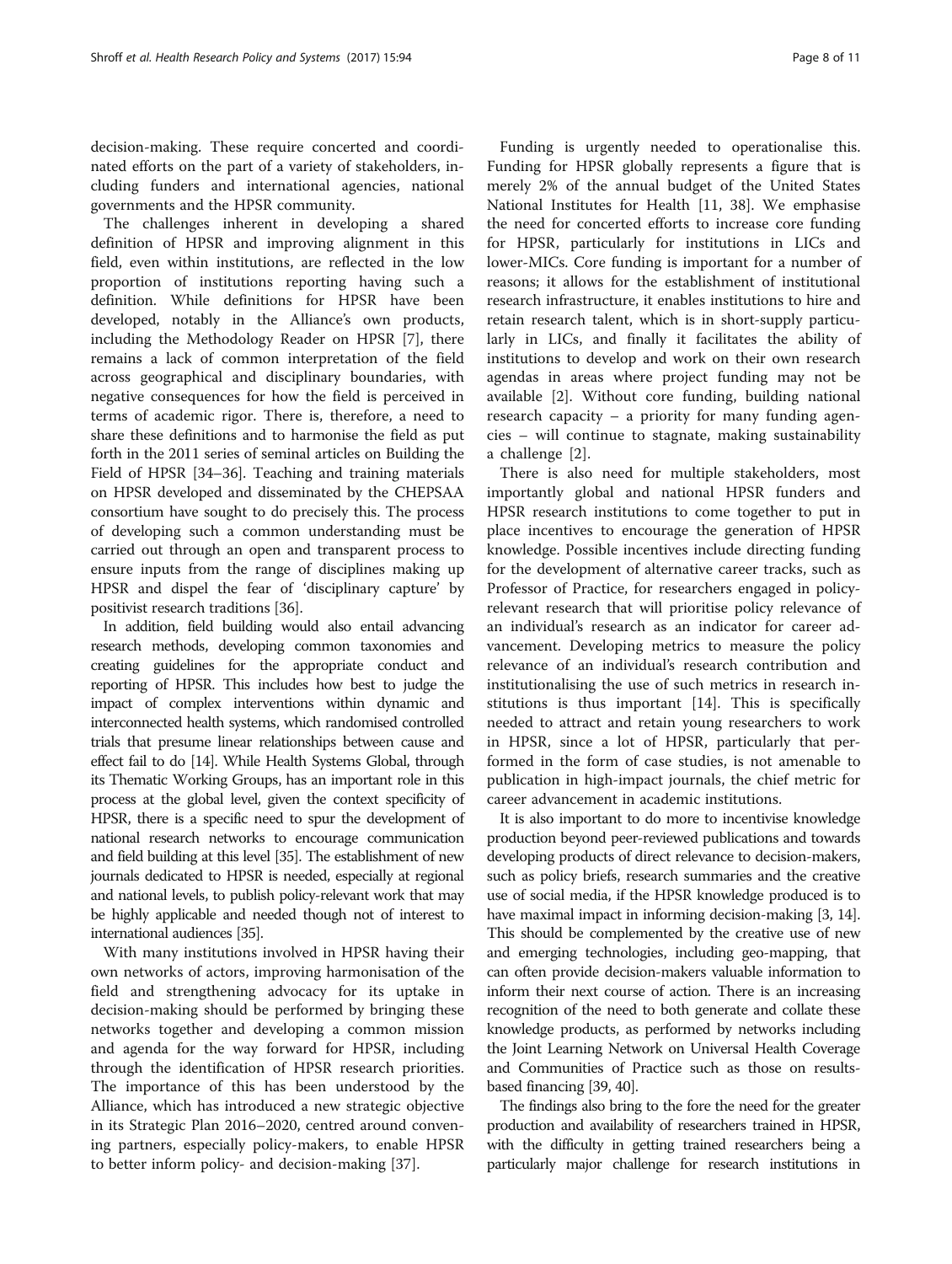LMICs. This is evident from the finding that, though the production of HPSR about and in LMICs has increased, a substantial proportion of HPSR publications on LMICs are produced by authors from HICs. Even within LMICs, the production of HPSR is highly skewed, with a small number of countries accounting for a large share of HPSR publications [\[12\]](#page-9-0).

Developing and offering more HPSR training programmes and funding for this is only part of the solution; it is equally important for HPSR institutions, particularly in LMICs, to attract talented researchers by putting in place clear career advancement and promotion avenues, including through mentorship programmes to support inter-disciplinary HPSR researchers who often work relatively isolated within departments focusing on particular disciplines [\[35\]](#page-10-0). Furthermore, creating supportive and attractive research environments can also sustain local talent. These would include access to publication databases and peer-reviewed literature, often a serious constraint for researchers based in LMIC research institutions.

The barriers faced by MoHs in obtaining research evidence demonstrate the need to increase access to research literature, both in terms of peer-reviewed publications as well as grey literature, including project reports, evaluations and other non-peer-reviewed materials. Encouraging open access publication (an area where there has been much growth in recent years) as well as enabling access to databases of peer-reviewed literature through institutional subsidies for decision-making bodies in LMICs are two potential mechanisms to facilitate access to peerreviewed literature. It is worth noting that unintended consequences of some of these potential solutions should also be considered. For example, the higher fee of publication in open access journals could potentially create bias in the type and context of research being featured in these journals, as well as contributing to publication bias overall. This is an important consideration for funders and further stresses the need for core funding as a priority as opposed to project-based funds.

Collating and making available reports and evaluations (which are the most widely used sources of evidence for MoHs according to our findings above) is a more challenging task. There is an urgent need to develop repositories of this grey literature at provincial, national and global levels to ensure that this knowledge is systematically collated and brought together and to enable its potential use by relevant stakeholders to inform decision-making by placing it online. MoHs at the provincial and national levels and leading global health agencies all have a major role in setting up these repositories and making available this important global public health good [\[14\]](#page-9-0).

To produce high quality reports and evaluations, it could be mandated that policy or programme documents

be informed by a review of the existent and available literature and spell out how this evidence informed a given policy decision or justify why it was not used in the instances where this was the case. The development of institutions or agencies to evaluate public programmes, as has been done in a wide range of countries including Mexico, South Africa and Colombia, among others, is one potential way forward. National governments would do well to learn from the experiences of these and other countries of how systematic evaluation can improve the transparency and quality of decision-making.

Finally, these mechanisms need to be sustained through sensitisation of decision-makers in MoHs to debates on what constitutes evidence, the role of evidence in informing decision-making as well as imparting them with specific skills in accessing and interpreting evidence. This should be reinforced through the establishment of incentives to demand and use research at the individual and institutional levels. Examples of the former include making research usage a part of individual performance appraisal for decision-makers in relevant positions or units within MoHs, and putting in place arrangements to allow for rotations of MoH staff within research institutions to sensitise them to the potential role of research in informing decision-making [\[14](#page-9-0)].

There are some limitations of this paper. The representativeness of the sample both among research institutions and MoHs is one limitation that is inherent in the use of surveys to gather such information. Both research institutions and MoHs were sent multiple reminders to improve the response rates. The likelihood of questions being understood differently by different respondents was mitigated by pre-testing the survey instruments and making changes to enhance clarity. However, the lack of a common understanding of HPSR in itself could have had an effect on the lens through which questions were answered. Furthermore, there is the potential for results having been skewed due to a Hawthorne Effect, with respondents being aware of the promotion of use of evidence in decision-making by the Alliance and seeking to please the group conducting the survey by overemphasising the reality of evidence use while not reporting all challenges.

However, in spite of these limitations, we do believe that, by bringing together the state of knowledge generation and utilisation and bridging the perspectives of researchers and decision-makers, this paper has highlighted a number of major challenges to the generation of HPSR, and utilisation of research evidence more broadly, and demonstrated the need to understand both sides of the demand-and-use equation in order to establish sustainable mechanisms to overcome these challenges, enabling the co-production of HPSR knowledge by researchers and decision-makers [\[41](#page-10-0)]. In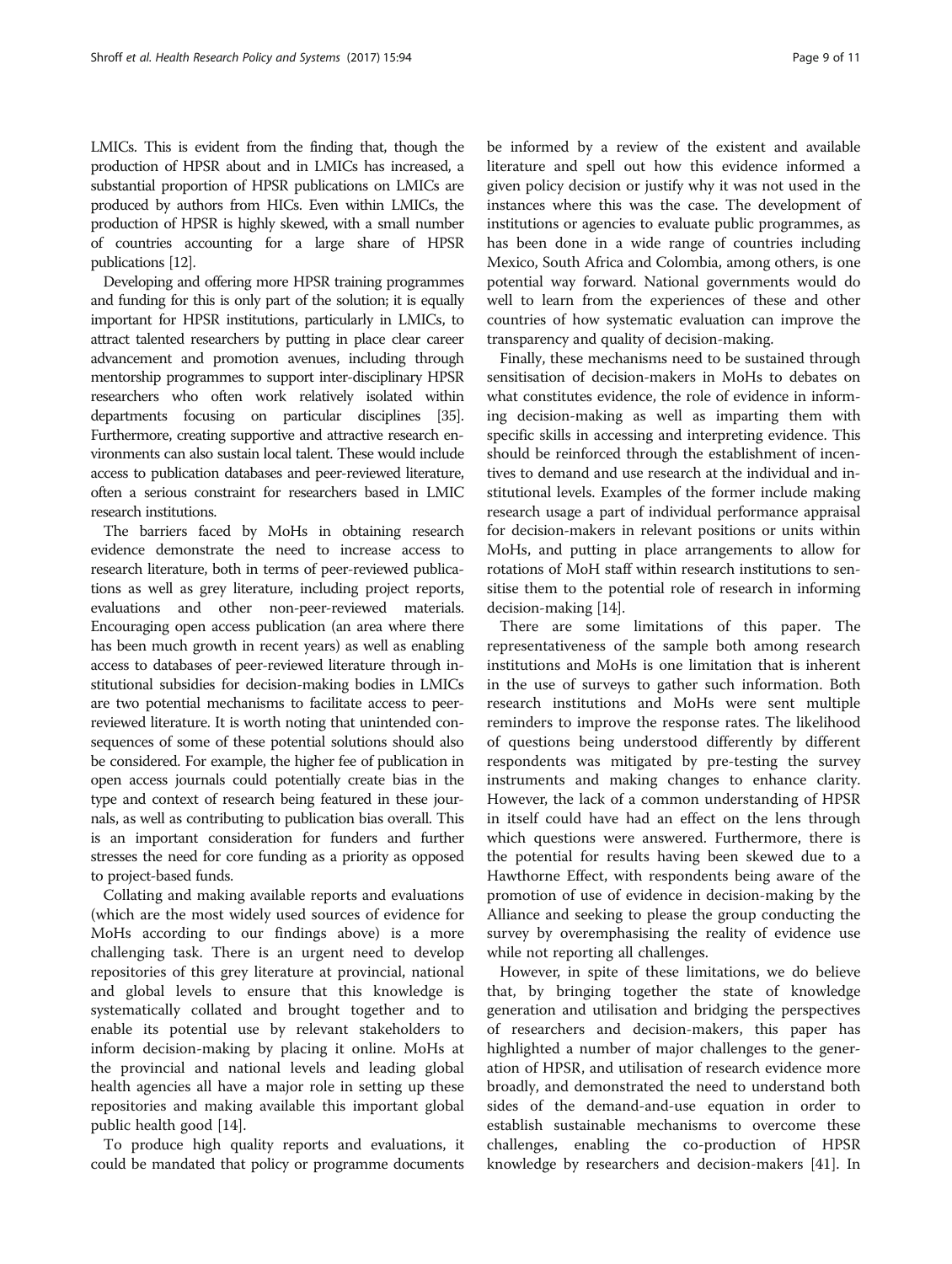<span id="page-9-0"></span>this vein, the paper offers specific, actionable solutions that take a multi-pronged approach by engaging the whole range of relevant stakeholders.

## **Endnotes**

<sup>1</sup>Health policy and systems research has been defined as "a field that seeks to understand and improve how societies organize themselves in achieving health goals and how different actors interact in the policy and implementation processes to contribute to policy outcomes. By nature, it is inter-disciplinary, a blend of economics, sociology, anthropology, political science, public health and epidemiology that together draw a comprehensive picture of how health systems respond and adapt to health policies, and how health policies can shape and be shaped by health systems and the broader determinants of health" [7].

 $2$ For the purposes of this paper, we use UNDP's definition of capacity as "the ability of individuals, institutions, and societies to perform functions, solve problems and set and achieve objectives in a sustainable manner" [[42\]](#page-10-0).

<sup>3</sup>The Alliance for Health Policy and Systems Research is an international collaboration housed within WHO, Geneva, that seeks to promote the generation and use of health policy and systems research to strengthen health systems in low- and middle-income countries.

#### Abbreviations

CHEPSAA: Consortium for Health Policy and Systems Analysis in Africa; HICs: high-income countries; HPSR: health policy and systems research; LICs: low-income countries; LMIC: low- and middle-income countries; MICs: middle-income countries; MoH: Ministry of Health.

#### Acknowledgements

We would like to thank Sayed Imran Siddiq and Rajpal Singh Yadav for their help with collating and formatting the data.

#### Funding

Not applicable.

#### Availability of data and materials

Please contact authors for data requests.

#### Authors' contributions

ZCS designed the study. ZCS and RK collected and analysed the data. ZCS, DJ, AG and LG wrote the draft manuscript. All authors read and approved the final manuscript.

#### Ethics approval and consent to participate

Not applicable.

#### Consent for publication

Not applicable.

#### Competing interests

ZCS, DJ and AG are Staff Members of the Alliance for Health Policy and Systems Research. Other authors declare that they have no competing interests.

#### Disclaimer

ZCS, DJ and AG are staff members of the World Health Organization. The authors are themselves alone responsible for the views expressed in this

article which do not necessarily represent the views, decisions or policies of the World Health Organization.

#### Publisher's Note

Springer Nature remains neutral with regard to jurisdictional claims in published maps and institutional affiliations.

#### Author details

<sup>1</sup> Alliance for Health Policy and Systems Research, World Health Organization Avenue Appia 20, Geneva 1211, Switzerland. <sup>2</sup> Health Economics Unit, Health Policy and Systems Division, School of Public Health and Family Medicine, University of Cape Town, Cape Town, South Africa. <sup>3</sup>Department of Global Health and Development, London School of Hygiene and Tropical Medicine, London, United Kingdom. <sup>4</sup>University of Queensland, Brisbane, Australia

#### Received: 13 January 2017 Accepted: 24 October 2017 Published online: 09 November 2017

#### References

- 1. Dobrow M, Goel V, Upshur R. Evidence-based health policy: context and utilisation. Social Sci Med. 2004;58(1):207–17.
- 2. World Health Organization. Sound Choices: Enhancing Capacity for Evidence-informed Health Policy. 2007. Green A, Bennett S (Eds.) [http://](http://www.who.int/alliance-hpsr/resources/publications/9789241595902/en/) [www.who.int/alliance-hpsr/resources/publications/9789241595902/en/.](http://www.who.int/alliance-hpsr/resources/publications/9789241595902/en/) Accessed 19 August 2015.
- 3. Meisel Z, Gollust S, Grande D. Translating research for health policy decisions: is it time for researchers to join social media? Acad Med. 2016; 91(10):1341–3.
- 4. Frenk J, González-Pier E, Gómez-Dantés O, Lezana M, Knaul F. Comprehensive reform to improve health system performance in Mexico. Lancet. 2006;368(9546):1524–34.
- 5. Alliance for Health Policy and Systems Research. What is Health Policy and Systems Research and Why Does it Matter? AHPSR Briefing Note 1 2007. Geneva, World Health Organization. [http://www.who.int/alliance-hpsr/](http://www.who.int/alliance-hpsr/resources/alliancehpsr_briefingnote1.pdf?ua=1) [resources/alliancehpsr\\_briefingnote1.pdf?ua=1](http://www.who.int/alliance-hpsr/resources/alliancehpsr_briefingnote1.pdf?ua=1). Accessed 19 August 2015.
- 6. Steinhardt L, Aman I, Pakzad I, Kumar B, Singh L, Peters D. Removing user fees for basic health services: a pilot study and national roll-out in Afghanistan. Health Policy Plan. 2011;26 suppl 2:ii92–ii103.
- 7. Alliance for Health Policy and Systems Research. In: Gilson L, editor. Health Policy and Systems Research: A Methodology Reader. Geneva: World Health Organization; 2012.
- 8. Glassman A, Reich M, Laserson K, Rojas F. Political analysis of health reform in the Dominican Republic. Health Policy Plan. 1999;14(2):115–26.
- 9. Macinko J, de Souza M, Guanais F, da Silva C. Going to scale with community-based primary care: an analysis of the family health program and infant mortality in Brazil, 1999–2004. Soc Sci Med. 2007;65(10):2070–80.
- 10. Ranson M, Jayaswal R, Mills A. Strategies for coping with the costs of inpatient care: a mixed methods study of urban and rural poor in Vadodara District, Gujarat. India Health Policy Plan. 2011;27(4):326–38.
- 11. Grépin K, Pinkstaff C, Shroff Z, Ghaffar A. Donor funding health policy and systems research in low- and middle-income countries: how much, from where and to whom. Health Res Policy Syst. 2017;15:68.
- 12. English K, Pourbohloul B. Increasing health policy and systems research capacity in low-and middle-income countries: results from a bibliometric analysis. Health Res Policy Syst. 2017;15:64.
- 13. Bennett S, Paina L, Kim C, Agyepong I, Chunharas S, McIntyre D, Nachuk S. What must be done to enhance capacity for Health Systems Research. Background paper for the First Global Symposium on Health Systems Research 2010. [http://healthsystemsresearch.org/hsr2010/images/stories/](http://healthsystemsresearch.org/hsr2010/images/stories/4enhance_capacity.pdf) [4enhance\\_capacity.pdf](http://healthsystemsresearch.org/hsr2010/images/stories/4enhance_capacity.pdf). Accessed 25 Jan 2016.
- 14. World Health Organization. Strategy on Health Policy and Systems Research: Changing the Mindset. 2012 [http://www.who.int/alliance-hpsr/alliancehpsr\\_](http://www.who.int/alliance-hpsr/alliancehpsr_changingmindsets_strategyhpsr.pdf) [changingmindsets\\_strategyhpsr.pdf](http://www.who.int/alliance-hpsr/alliancehpsr_changingmindsets_strategyhpsr.pdf). Accessed 4 January 2017.
- 15. Gonzalez-Block M, Mills A. Assessing capacity for health policy and systems research in low and middle income countries. Health Res Policy Syst. 2003;1:1.
- 16. Bennett S, Adam T, Zarowsky C, Tangcharoensathien V, Ranson K, Evans T, Mills A, Alliance STAC. From Mexico to Mali: progress in health policy and systems research. Lancet. 2008;372(9649):1571–8.
- 17. Adam T, Ahmad S, Bigdeli M, Ghaffar A, Røttingen J. Trends in health policy and systems research over the past decade: still too little capacity in lowincome countries. PLoS One. 2011;6(11):e27263.